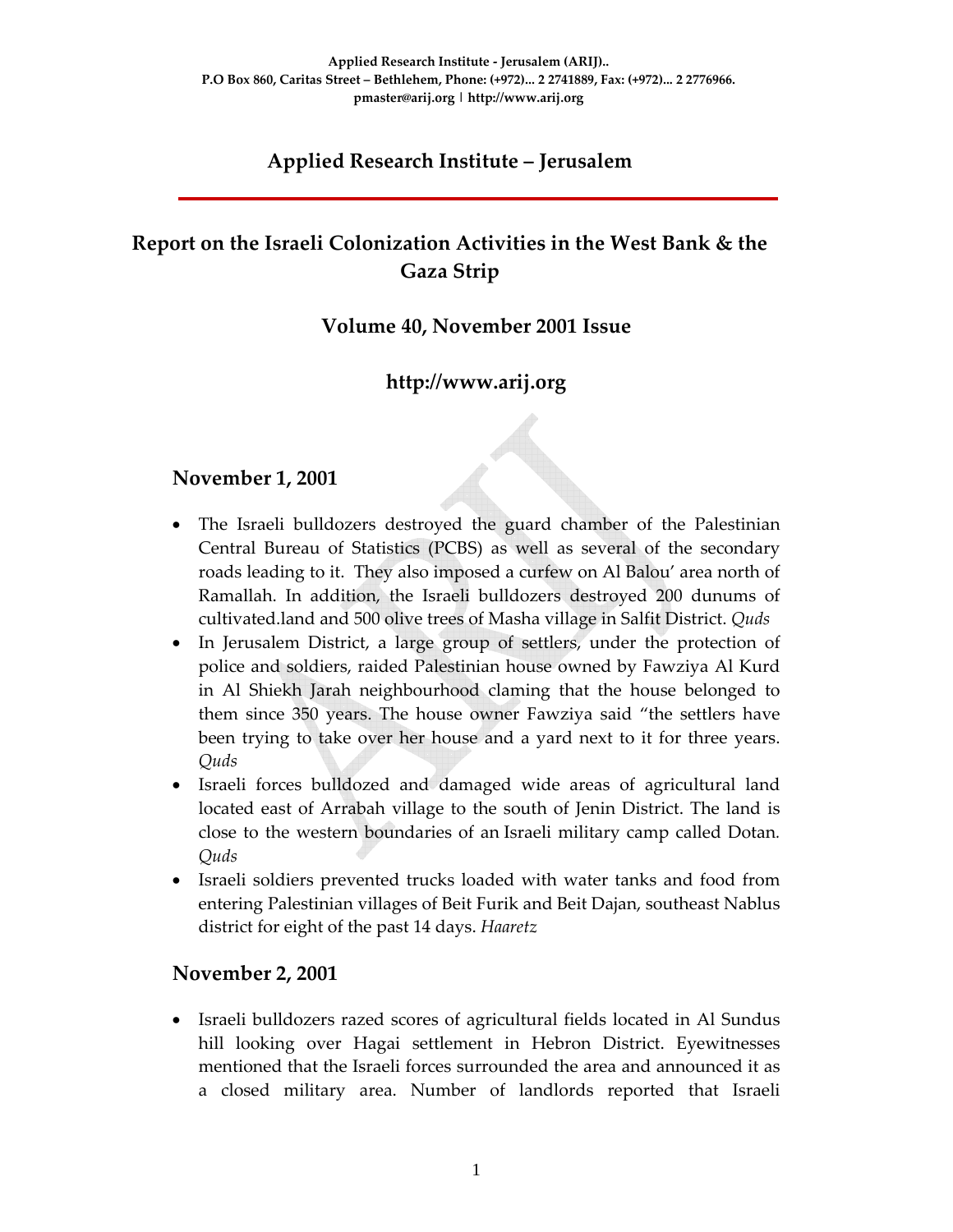Authorities are planning to capture the hill which has a total area of 1,000 dunums in order to establish a new settlement outpost. *Quds*

• In Tulkarem District, Israeli bulldozers, backed by tanks, damaged about 100 dunums of agricultural land. Also they uprooted 100 olive plants. This land is located between Kafa, Izbat Al Taiyah villages and Avnei Hefetz settlement to the east of Tulkarem city. *Quds*

# **November 3, 2001**

- The Israeli bulldozers demolished 30 tombs belonging to Rafat and Zar'iy families in Al Sheikh Anbar area during road construction. This road will pass through Az Zaiem village and will end up in Anata village. The purpose of this road is to link Maale Adumim and Anatot settlements*. Quds & Jadeeda*
- Settlers from the western settlements of Bethlehem district dug a deep sewage dump in Al Khader villagers' land called Khelat Al Daher. A number of landlords said that the this hole came as a primary step for preparing the required infrastructure for building the settlement's houses. Previously, settlers had placed seven mobile homes on this land in order to establish a new settlement outpost called "Hadaghan". Settlersʹ activities led to a wide area of destruction and damaging a large number of grapevine and almond trees. The land area was 200 dunums. *Quds*
- In Yanun village southeast Nablus city tens of Jewish settlers attacked the villagers and their houses with stones*. Quds*
- The Israeli authorities dispatched a number of demolition notices to 50 Palestinian houses in Hebron District. *Jadeeda*

# **November 4, 2001**

• Israeli bulldozers destroyed a wide areas of lands belong to villagers from nearby Badwil settlement southwest Kufer al Diek village. Also, they closed the only entrance of the village located near Iskaka village under the pretext of a bridge construction work, which will serve Arial settlement, one of the largest settlements in the West Bank. It was established on Salfit, Iskaka, Marda and Kufl Haris lands in Salfit District. Moreover, settlers cut down 15 olive trees near the settlement bypass road belonging to Aref Naji. *Jadeeda*

#### **November 5, 2001**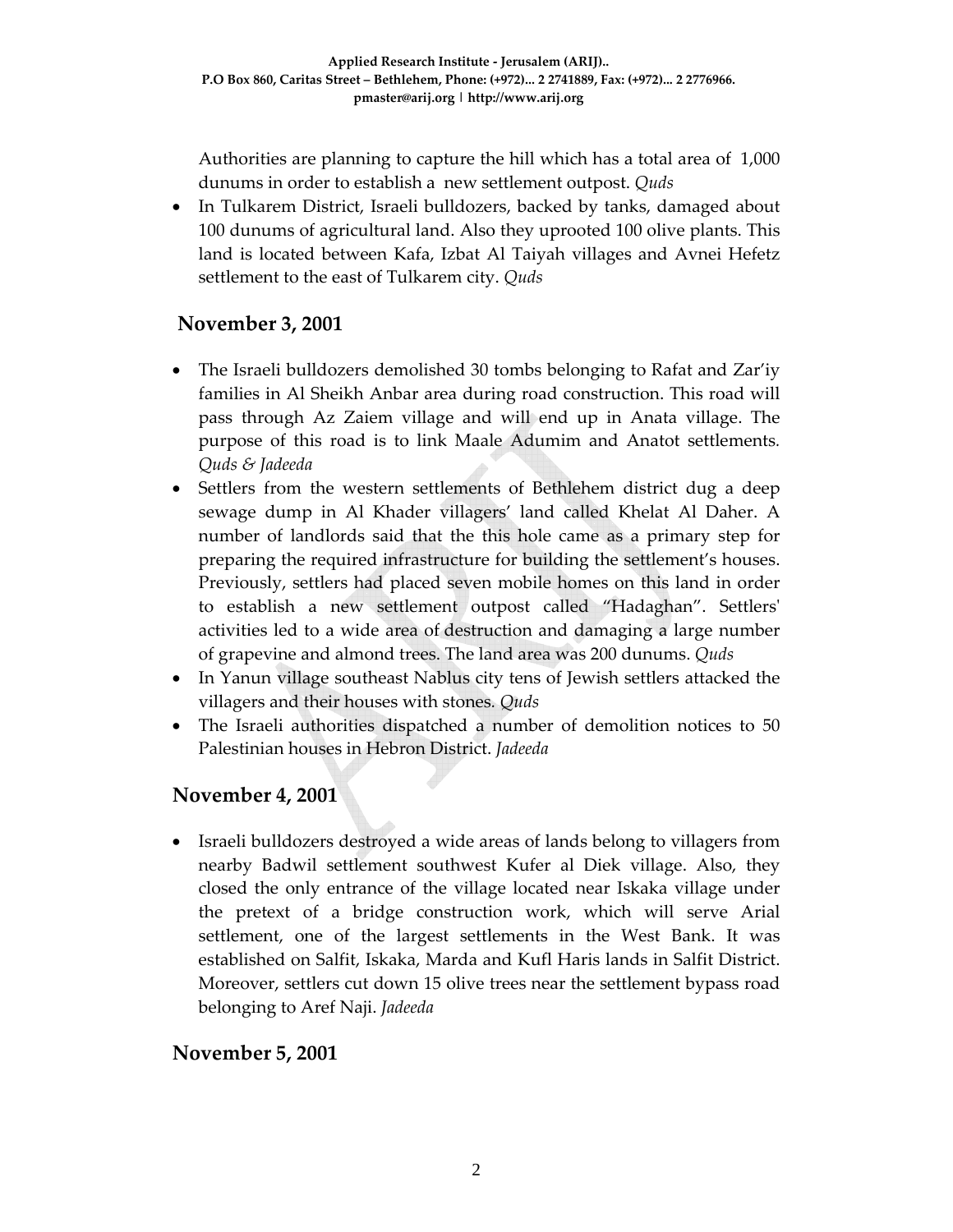- A group of settlers burned a carpet shop belonging to Abedl Salam al Qasrawy in Hebron. Another group of settlers attacked Palestinian cars on road 35 from Hebron to Halhul, another two settlers attacked Palestinian houses near Tal Rumeida settlement in the H2 part of Hebron which is under total Israeli control. *PCI*
- In Jenin district, Yusef Sulaman, 15 years old, was seriously injured, after a number of settlers opened fire on students of the municipal school. *PCI*

## **November 6, 2001**

- Israeli bulldozers started a wide bulldozing process east of the Palestinian village of Taqu' which is adjacent to Tekoa settlement. The mayor "Abu Mifreh" confirmed that a new colonizing road is under construction, this in return will lead to the expropriation of new land in time where settlement expansion is already expropriating more lands. *Quds*
- A Tender Announcement issued in "*Quds newspaper*" is demanding for a new structure in Abu Ghneim "Har Homa" settlement of Jerusalem District**.**
- Settlers from Shilo and Rachel settlements ploughed Qusra and Jalud village's land using six agricultural tractors in Nablus District. Moreover, the settlers of Elon Moreh opened fire at a group of farmers from Beit Dajan village when they were guarding their land. Furthermore in Jenin District, the Israeli bulldozers continued their destruction works in cultivated land and in the main road which links Jenin with Nablus district to the west of Qabatiya city, south Jenin. Also, they uprooted number of olive trees*. Quds*

# **November 7, 2001**

- Israeli army appropriated a Palestinian house belonging to Mouhamad Aliz and his brother and transformed it into military barracks in Iktaba village. Also, they erected a checkpoint on Iktaba‐Dahiayt Al Iskan junction in Tulkarem district*. Quds*
- In Tulkarem district, Israeli tanks destroyed a number of roads, water pipes and electrical poles, in addition to that, they bulldozed tens of olive trees in Shwika village through the reoccupation of West Bank regions. *Quds*
- The Israeli high court decided not to evict the settlers that occupied the house of Al Kurd family in Jerusalem. The settlers had captured the house last week in Sheikh Jarah neighbourhood of Jerusalem. *Quds*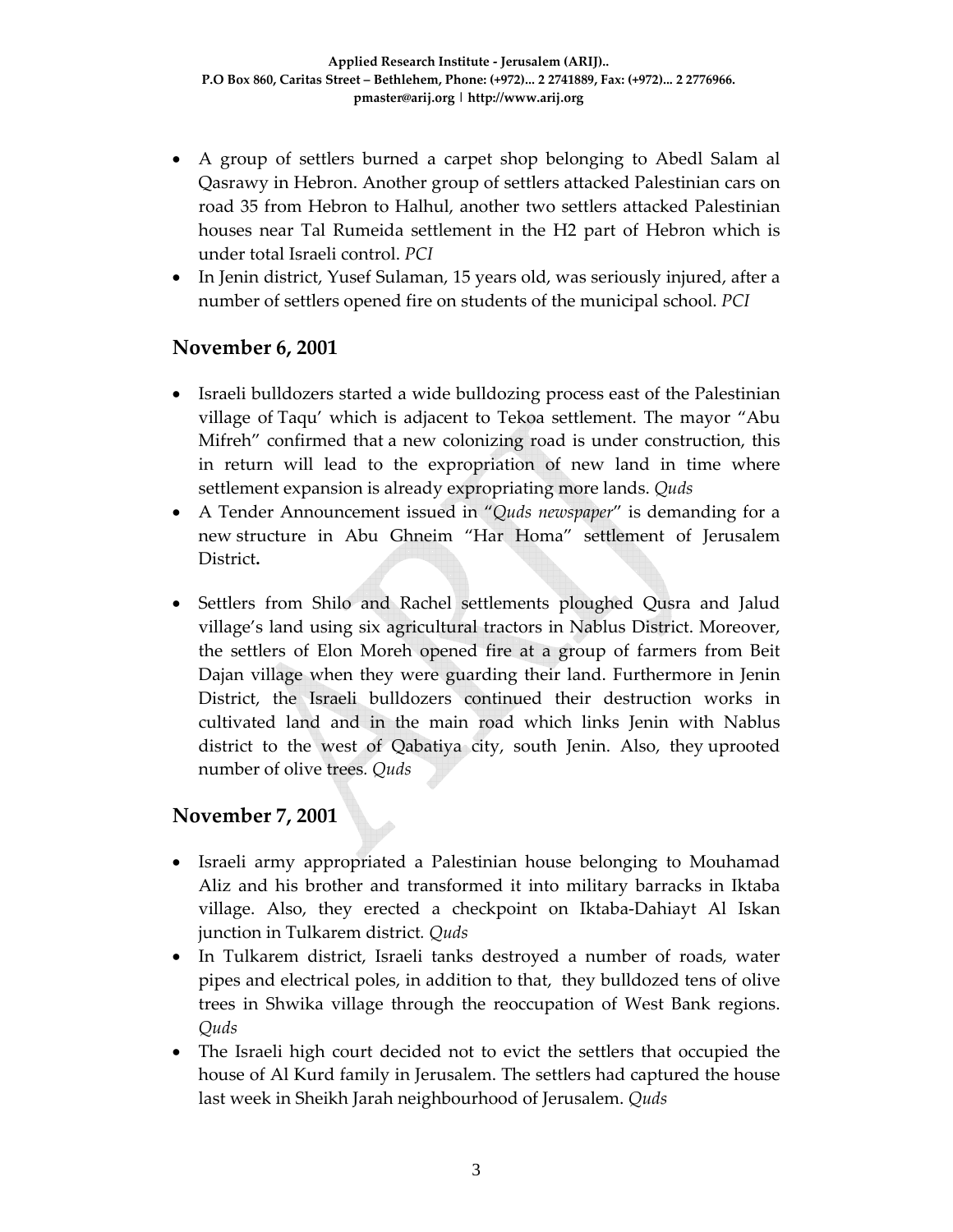## **November 8, 2001**

- The Israeli army stormed Fasayil village of Jericho district and sent a number of ultimatums of eviction from the area to the following Palestinian villagers: Ayish Da'ajneh, Bajes Da'ajneh and Odeh Qritat. *Jadeeda*
- The Israeli army evicted by force the family of Wael Qunaibi from their house for the benefit of a Jewish colonization society in Jerusalem district-Sheikh Jarah neighbourhood. Also, they delivered evection orders to two other Palestinian families in the same area. *Quds*
- Adel Mahmoud Foroukh, 15 years old was run over by a colonist on the road leading to Amos settlement. The colonist left the body behind and ran away. *PCI*

## **November 9, 2001**

• In Jerusalem district, three colonizing societies demanded the Israeli government to transform Al Omariya Palestinian School (southwest of Al Aqsa mosque) into a synagogue. *Quds& PCI* 

#### **November 10, 2001**

- Israeli army attacked a number of Palestinian houses in Iktaba and thenaba villages; in addition, they bulldozed tens of dunums cultivated with vegetables and olive trees belonging to Saleh Salim in Tulkarem District. Furthermore, a number of Palestinian houses were transformed into a military barracks by the Israeli army in Baqa Al Sharqiya. *Jadeeda*
- A report issued by the Orient House in Jerusalem District revealed that the Israeli government has rebuilt the infrastructure for a number of settlements outpost which were evacuated since Barak government. The report added that Maale Hagit settlement located east Mikhmas village was considered as an illegal outpost, but recently it has been renewed by putting 9 caravans on it. The second settlement called Neve Erez, also added to it 9 caravans. *Quds*

# **November 11, 2001**

• Israeli bulldozers continuing the destruction of agricultural land‐that started last week‐ in the villages of Burqin, Beir Albasha, Alhashimia and Kafrit which are located in Jenin District. Additionally, they dug 3‐km‐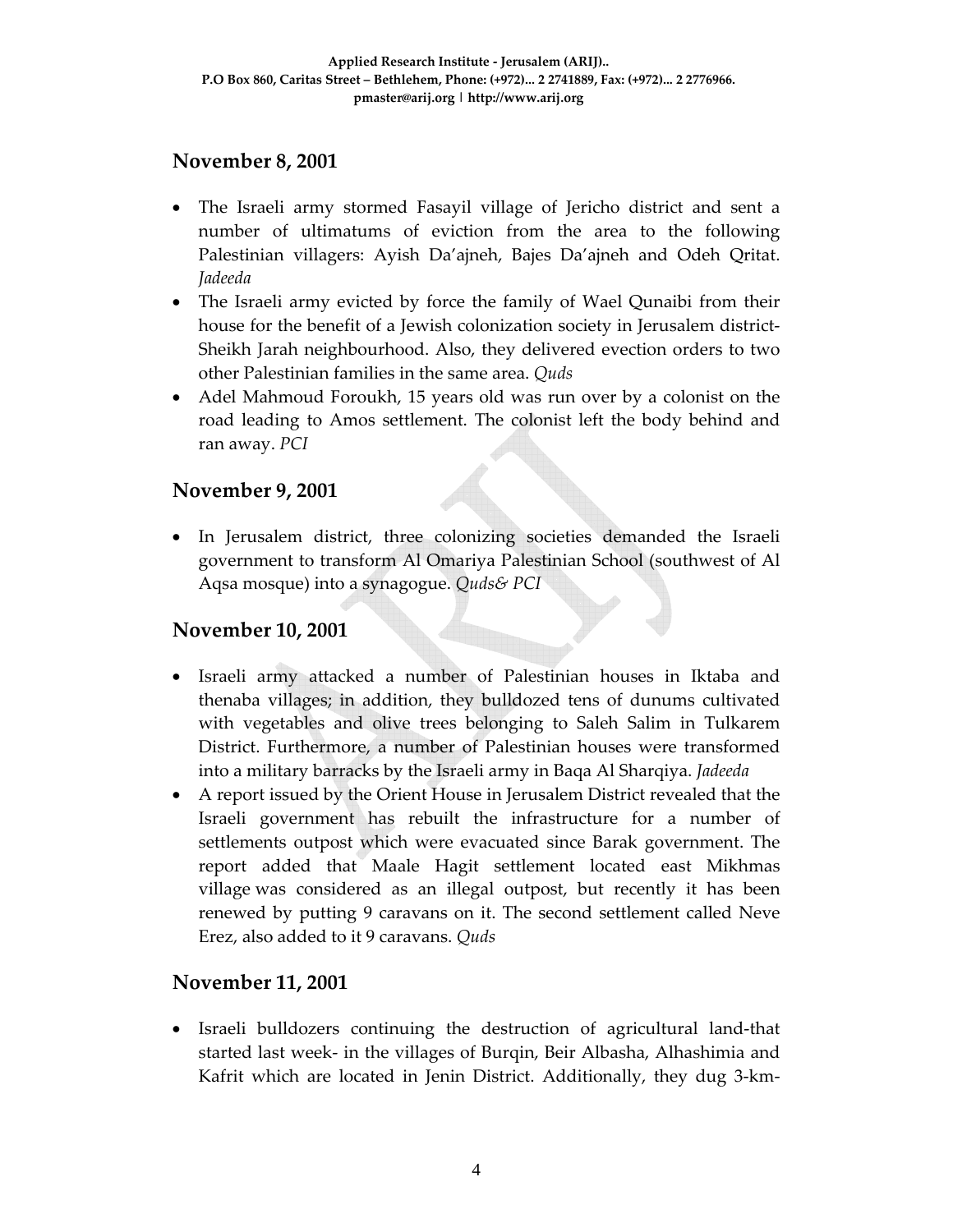long trench in an agricultural land thus prohibiting farmers from entering. *Quds*

• In Hebron district, a colonist car knocked down Su'ad Shalaldeh, 75 years old from Sa'ir, on road 60. The woman was left lying on the road while the colonist escaped. *PCI*

## **November 12, 2001**

• In Jaba' village north Jerusalem district, number of settlers occupied tens of dunums of agricultural land, aiming to annex them to Adam settlement which is established on the village land. The villagers said that a large group of settlers recently attacked the cultivated land and uprooted hundreds of olive trees; also they destroyed the fence that surrounded the lands in preparation to capture them. Villagers also confirmed that the threatened land estimated to be around 90 dunums. Lately, settlers opened a road that links Adam settlement with the bypass road on another 15 dunums from the village land. *Quds*

#### **November 13, 2001**

• The Israeli Authorities dispatched a number of demolition warnings for seven Palestinian houses under the pretext of building without permits in Sarta village of Salfit District. *Jadeeda*

The demolition warnings were sent to:

- *Abedelatif Daass*
- *Omran Sarsor*
- *Mahmoud Sarsour*
- *Fu'ad Khatib and his brothers*
- The Israeli forces bulldozed an agricultural land near Nabi Sameul road-Ras Ayyash area northwest Jerusalem city. Furthermore the Israeli Authorities sent an ultimatum to the villager Ahmad Mughrabi in order to demolish his house under the pretext of not having building permits in Rafat village northwest Jerusalem city. Moreover, the mayor Mouhamad Khader clarified that the Israeli army pursues to capture the house of Mohamad Taha that sheltered 14 persons and transform it into military barracks towards Beitunia village. *Quds*
- Israeli sources mentioned that a group of settlers north of the West Bank set up a new site in the place where the colonist Hdas Abu Tabol was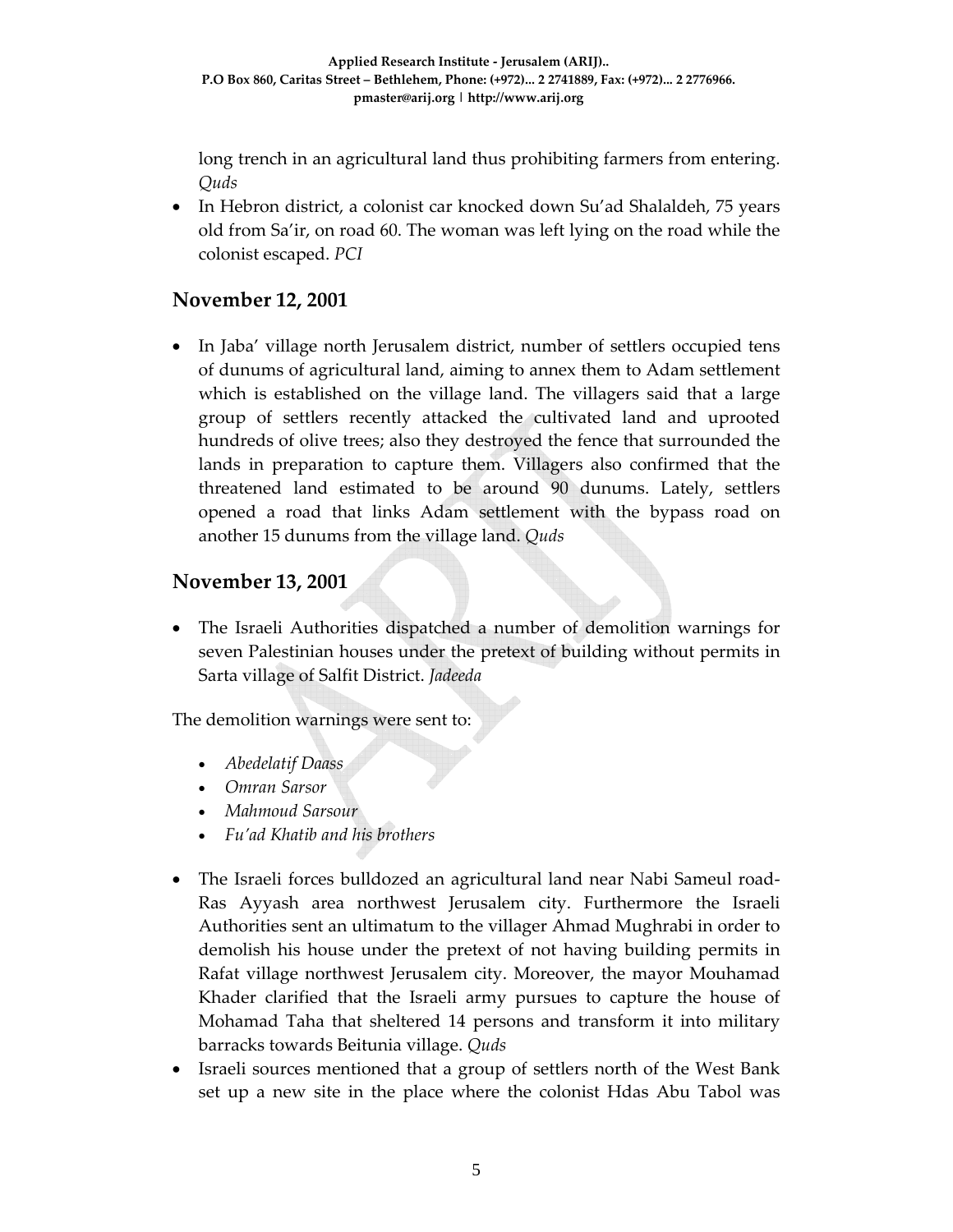killed: they placed number of tents and intend to transfer a Mobil home to the location next week. *Quds*

# **November 14, 2001**

- There are reports that the Israeli housing ministry prepares to present tenders for constructing 200 housing units in Maale Adumim settlement to the east of Jerusalem. *Haaretz* newspaper mentioned that another 400 units are under construction in the settlement. It is worth mentioning that Maale Adumim settlement is the biggest Israeli settlement in the West Bank. *Quds*
- In Bethlehem District, the villagers of Al Khader confirmed that a wide colonization process in progress on their land. Also, settlers from Gush Etzion bloc west Bethlehem District opened a bypass road in khelat Al Thaher agricultural land, aiming to link the new settlement outpost with Bethlehem western settlements. The new outpost called "Tel Hadaghan" has seven caravans, water and electrical networks. As a result of this bulldozing process 200 dunums of land were destroyed and uprooting number of olive trees and grapevines. *Quds*
- The Israeli military administration of Beit El dispatched house demolition orders to 51 households in Al Ezariya, Zaeem and tur villages in order to construct a bypass road near the Hebrew university in Al Tur area. The head of the village council of Zaim said that the Israeli bulldozers destroyed a wide area of land and demolished ten houses in the last years for this road and pointed out that the military administration sent an expropriation order for 18.4 dunums of Zaim lands in attempt to expand the military road. Moreover, endorsing a new Israeli plan containing new settlement outpost construction in beit Safafa village on area called kherbat Tabaliya or Telat Al taiara on 980 dunums of land for establishing 4600 housing units in order to expand the settlements close to Jerusalem such as Har Shemuel *. Quds*

# **November 16, 2001**

- In Nablus District, Itmar Jewish colonist's bulldozed land called Bab Alghars in Ain Yanun village, which is located northeast of the village and estimated at 197 dunums that belongs to Jamal Alkhiat. Alkhayat said that the colonist preventing them from entering the land. *Quds*
- The Jewish settlers started lately to set up a new settlement and rehabilitate an old one in the Jordan valley. Four mobile homes were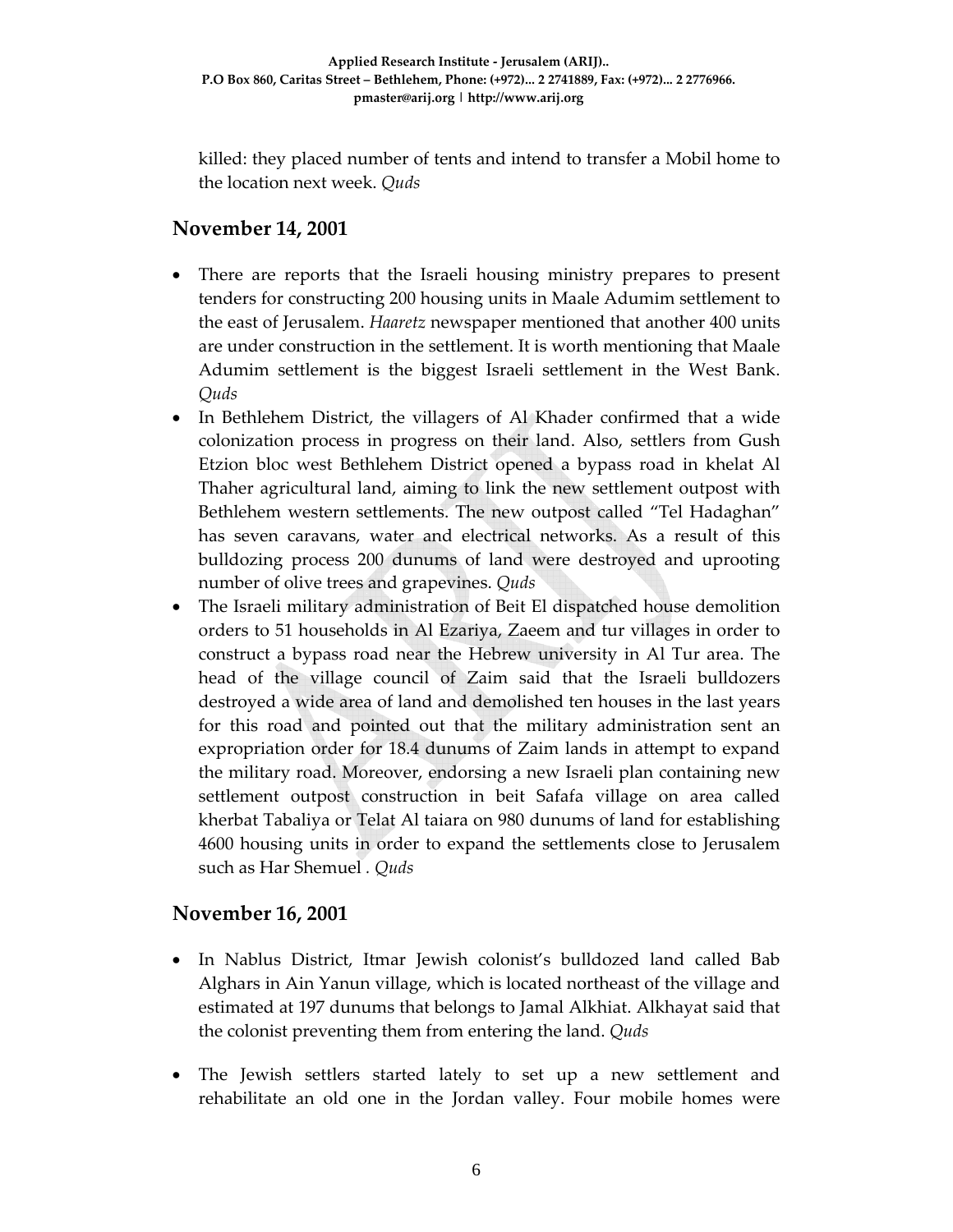placed and another ten repaired for Givat Salit, the new name of the settlement, which is about a kilometre away from Kfar Mehola settlement. Meanwhile, a new industrial zone south of Hebron named Meitarim was established on 1,200 dunum of land. *Quds & Haaretz*

### **November 17, 2001**

• The Israeli forces uprooted scores of olive trees from Nazlet Alsheikh Zeid village lands around Shaked settlement that is near Yabad village of Jenin District confiscating hundreds of dunums of agricultural land to open a road that links Shaked settlement with the main road. Moreover, tens of settlers began erecting a new settlement outpost besides Al Turum village where an Israeli woman was killed. *Quds*

## **November 19, 2001**

• A small settlement outpost was transformed into a settlement after adding a number of caravans. The expanded outpost is located south of Alon Morieh and Itmar settlements near Salem village east of Nablus city. *Quds*

### **November 20, 2001**

- In Nablus District the Israeli soldiers continued expanding a military post near Tell secondary and elementary schools in Tell village west Nablus city. *Jadeeda*
- The Israeli government announced it would set up permanent housing units instead of mobile homes in the settlements in Hebron and will intensify the colonization activity in Selwan town of Jerusalem District. *Haaretz* newspaper mentioned that Arial Sharon lately has ordered to renew the construction in the Tel Rumeida settlement in Hebron while the settlers announced that 12 new Housing units would be built. In addition, construction was renewed in Efrat settlement where some caravans were erected on Givat hatmar hill that is a few kilometres from the settlement. *Jadeeda*
- In Qalqiliya District, the Israeli army imposed a tightened siege on Azzun village and set up two military posts, the first one on a water tank and the second on wells at Kufer Thaluth road. *Quds*

# **November 21, 2001**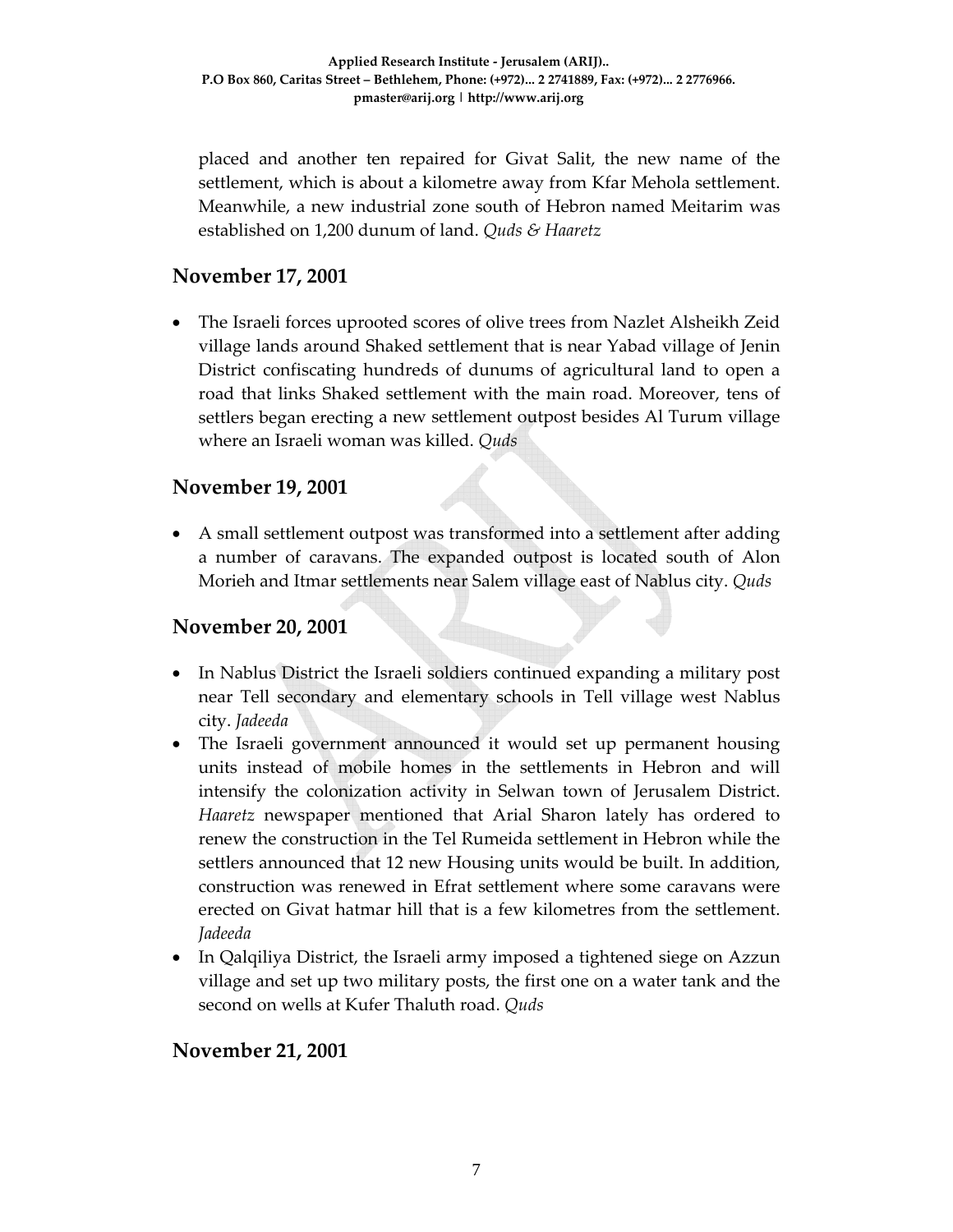- The Israeli bulldozers dug 2 trenches along the Salfit-Iskaka road in Nablus District. *Jadeeda*
- The Israeli machines bulldozed wide agricultural land in Irtah area southwest Tulkarem city, belonging to Ayub Abu Rabi', mohamad Hajawi, faiq Hanun, and Abu Awni Hawash. According to eyewitnesses, the heavy Israeli bulldozers dug trenches. *Quds*
- According to the Israeli central bureau of statistic, sources have revealed that there was a decrease in numbers of new housing units built in settlements of the West Bank and Gaza strip since Sharon came to power comparing to the total housing units built in the year 2000. 832 new housing units were approved during the first six months of this year, while 4499 housing units were built during the year 2000. Also, according to the same source: 26 settlements erected since last election, ten of them were expanded and two others were evacuated, "Hill 866" near Itmar and "Nahlyal south". *Quds*
- In Tulkarem district the Israeli bulldozers uprooted scores of forestry trees in the eastern neighbourhood. *Quds*
- East of Bethlehem District Jewish settlers of Tekoa and Nokdim settlements blocked roads to Palestinians traffic for the second straight day. Despite calls by US secretary of State Colin Powell to impose a freeze on constructions in the settlements, leaders of Jewish settlements in the West Bank and Gaza insisted they would continue to build and establish new encampments*,* noting that the Israeli government has not imposed a freeze on settlement construction. *Jpost*
- The Israeli police forces have closed down several Palestinian Authority offices in Al‐Eizariya on Jerusalem's eastern outskirts, claiming that these offices were being used by Palestinian security agencies .*PCI*
- In Hebron district, the Israeli army bulldozers destroyed a three-story building belonging to the Gheith family and sheltered 20 people, including 13 children, all of whom have been rendered homeless. *PCI*

#### **November 23, 2001**

- The Isreali bulldozers demolished a store and a wall belonging to Abedel Salam Abu Khalef's farm in Al Jeeb village near Givat Zeev settlement in Jerusalem district. In addition, they bulldozed a nursery and uprooted a fruitful and forestry trees from the same farm. *Quds*
- The Israeli army destroyed the Tulkarem-Taybeh road in the industrial zone, and dug a trench along its eastern side. Also, the Israeli soldiers set up a military monitoring post in the same area*. Quds*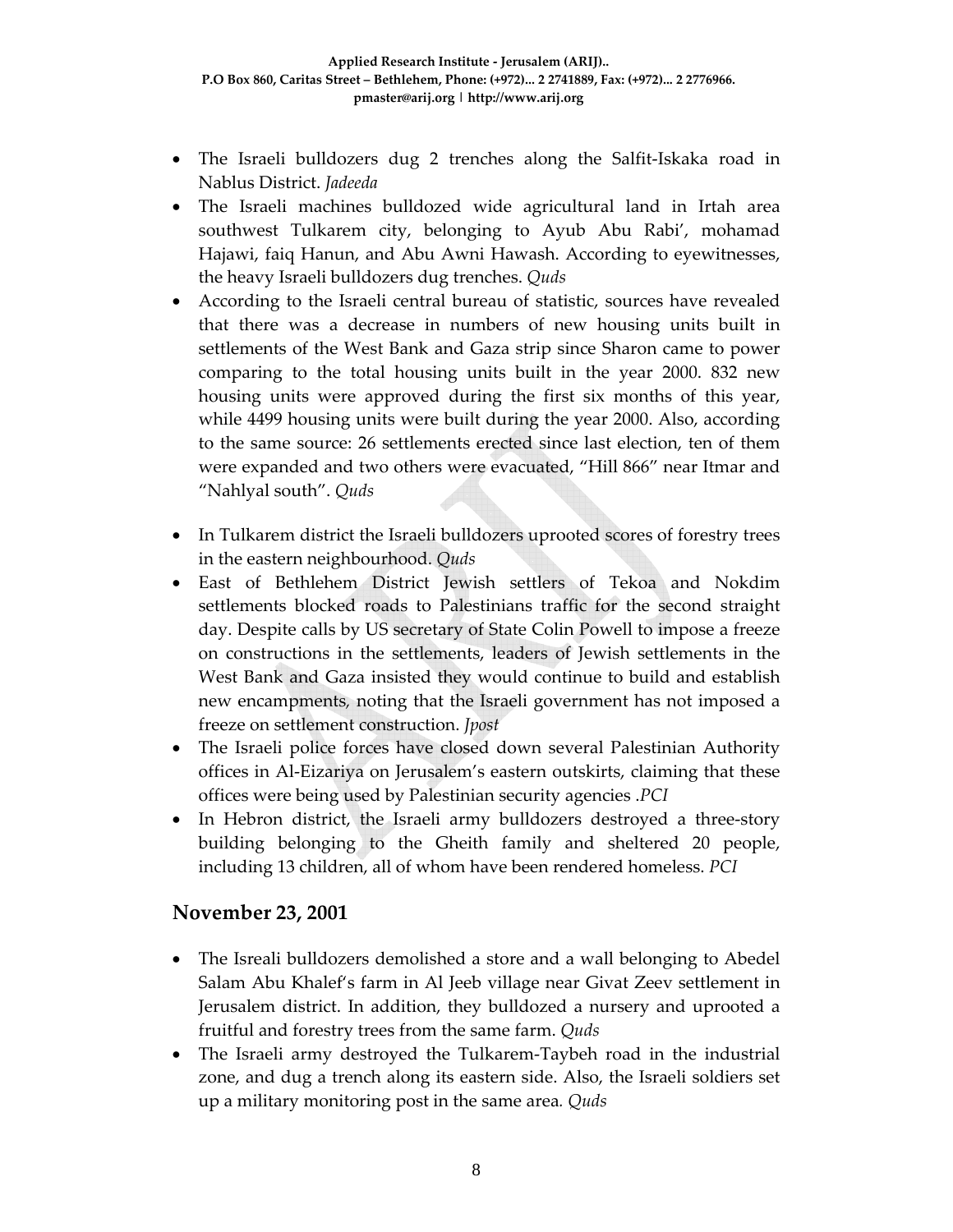## **November 25, 2001**

- In Baqa Ash Sharqiya of Tulkarem District the Israeli forces still occupied Abedel Rahim Omar's house and transformed it into a military barracks**.** *Quds*
- In Nablus District the Israeli forces razed the house and grocery store owned by Khader Abu Salameh from Beit Dajan village in "al Aghuar" region for the second time under the pretext of not having permits. *Quds*

## **November 26, 2001**

- The head of the Land Defence Committee announced that the Israeli bulldozers, under the protection of Israeli forces, started a wide bulldozing process in the land of al Deik Hill that is located near Abu Ghniam Mountain in Bethlehem District, in order to open a settlement bypass road that links Abu Ghneim Mountain "Har Homa settlement" with Jerusalem. The villagers said the bulldozed land area is 200 dunums. *Quds &Jadeeda*
- In Tulkarem District, a number of Israeli bulldozers destroyed a wide agricultural area in Ertah neighbourhood southwest of the city. This land belongs to the following Palestinian farmers:
	- Ayoub Abu Rabeea
	- Mohammad Hejaoui.
	- Fayeq Hannoun
	- Abu Aouni Hwash.
- According to eyewitnesses, the Israeli bulldozers and heavy machines dug trenches and tunnels three meters deep along the land located in west Ertah valley thus disconnecting all track roads leading to Tulkarem city, in addition to damaging the agricultural land and the water network in it. *Quds & Jadeeda*

# **November 27, 2001**

• In Jenin District, Israeli bulldozers destroyed Karem Yabad road. According to eyewitnesses: bulldozers damaged two kilometres from this road, also they bulldozed a wide area of agricultural land beside the road**.** Moreover, in Qalqilyah District a group of Kedumim settlers uprooted 150 olive trees and stole it from the land of Faruq Hasen in Jit village east of Jenin city. *Quds*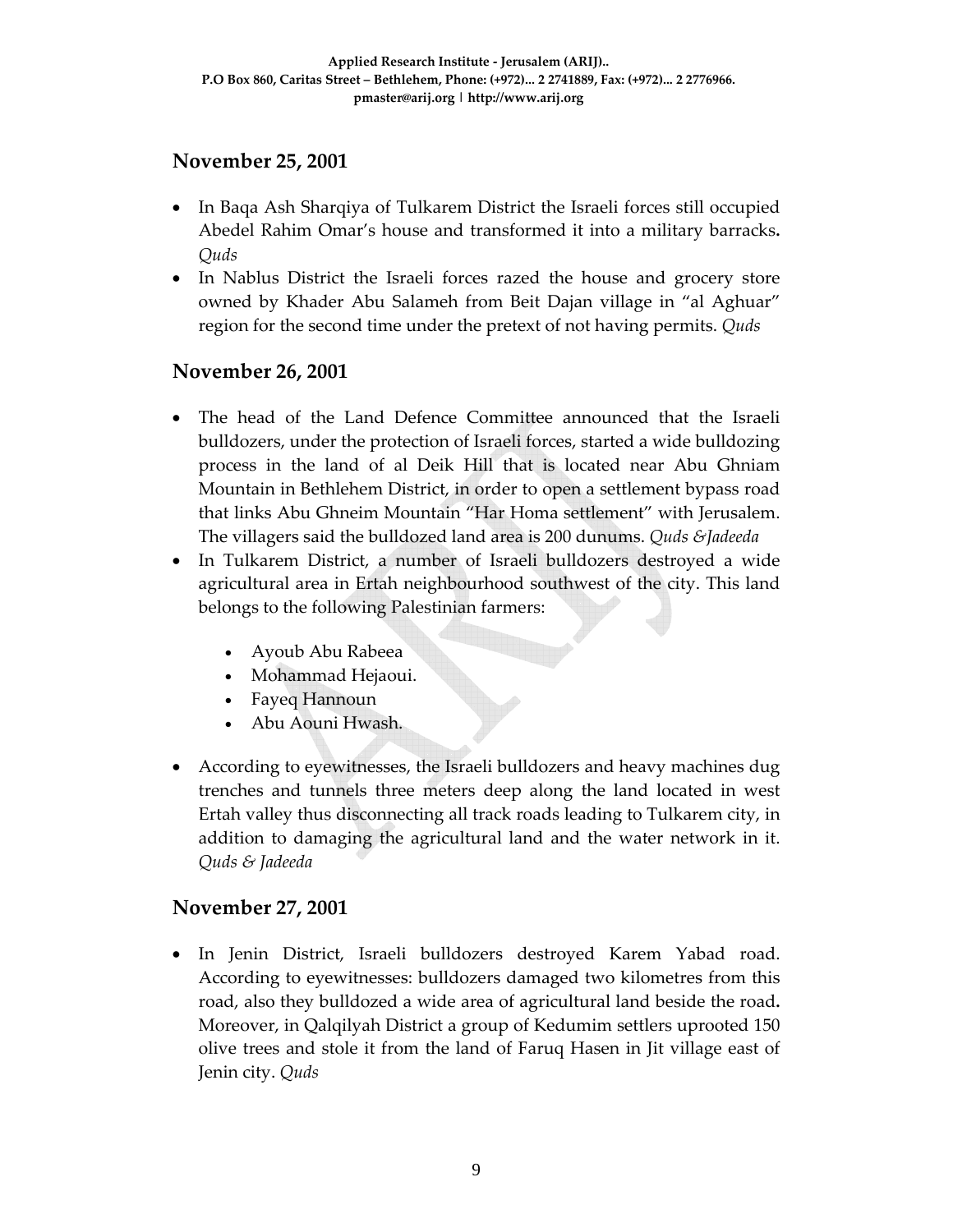## **November 28, 2001**

- In Bethlehem District, Israeli bulldozers destroyed ten dunums of agricultural land from Za'atra, Teqo', and Al Moroj villages east of Bethlehem city, in attempt to construct a settlement by-pass road with three kilometres length, and thirty meters width. This road will link the settlement of Nokdim, which is established on Furdis land, with Ma'ale Amos settlement that is set up on Kisan and Rashayda villages land. *Quds*
- A group of Maale Levona's settlers erected a tent near Sinjel village north Ramallah District. *Quds*

#### **November 29, 2001**

- The Israeli army bulldozed a wide area from villager's land in Deir Sharaf and Naqura northwest Nablus city. The villagers mentioned that the Israeli bulldozers dug many trenches along the sides of the settlement road, which surrounds the village before invading the olive fields and spoiling them. *Quds*
- The monthly report is an overview of events that have been reported by field workers and \or by one or more of the following sources: Al-Ayyam, Al‐Quds, Alhayat Al Jadeeda, Ha'aretz, Jerusalem Post, Ministry of Information (MoI) and Palestinian Information Center (PIC). The text is not quoted directly from the sources but is edited for size and clarity.

| <b>District</b> | Land<br>Confiscated | Land<br><b>Threatened</b> | Uprooted<br>/confiscated/ Demolished Threatened<br>burnt/razed Houses<br>trees |                         | <b>Houses</b> |
|-----------------|---------------------|---------------------------|--------------------------------------------------------------------------------|-------------------------|---------------|
| Ramallah        | 200                 | $\Omega$                  |                                                                                | $\Omega$                | $\Omega$      |
| Salfit          | 0                   |                           | 515                                                                            | $\Omega$                | 7             |
| Hebron          | 0                   | 1000                      | 0                                                                              | 3                       | 50            |
| Tulkarem        | 100                 | 0                         | 10                                                                             | $\Omega$                | 0             |
| Bethlehem       | 610                 | 0                         | $\Omega$                                                                       | $\Omega$                | 0             |
| Jerusalem       | 33.4                | 1070                      | $\Omega$                                                                       | $\Omega$                | 52            |
| <b>Nablus</b>   | 197                 | 0                         | $\Omega$                                                                       | 1                       | 0             |
| Qalqilyah       | O                   |                           | 150                                                                            | $\Omega$                | 0             |
| Total           | 1140.4              | 2070                      | 765                                                                            | $\overline{\mathbf{4}}$ | 109           |